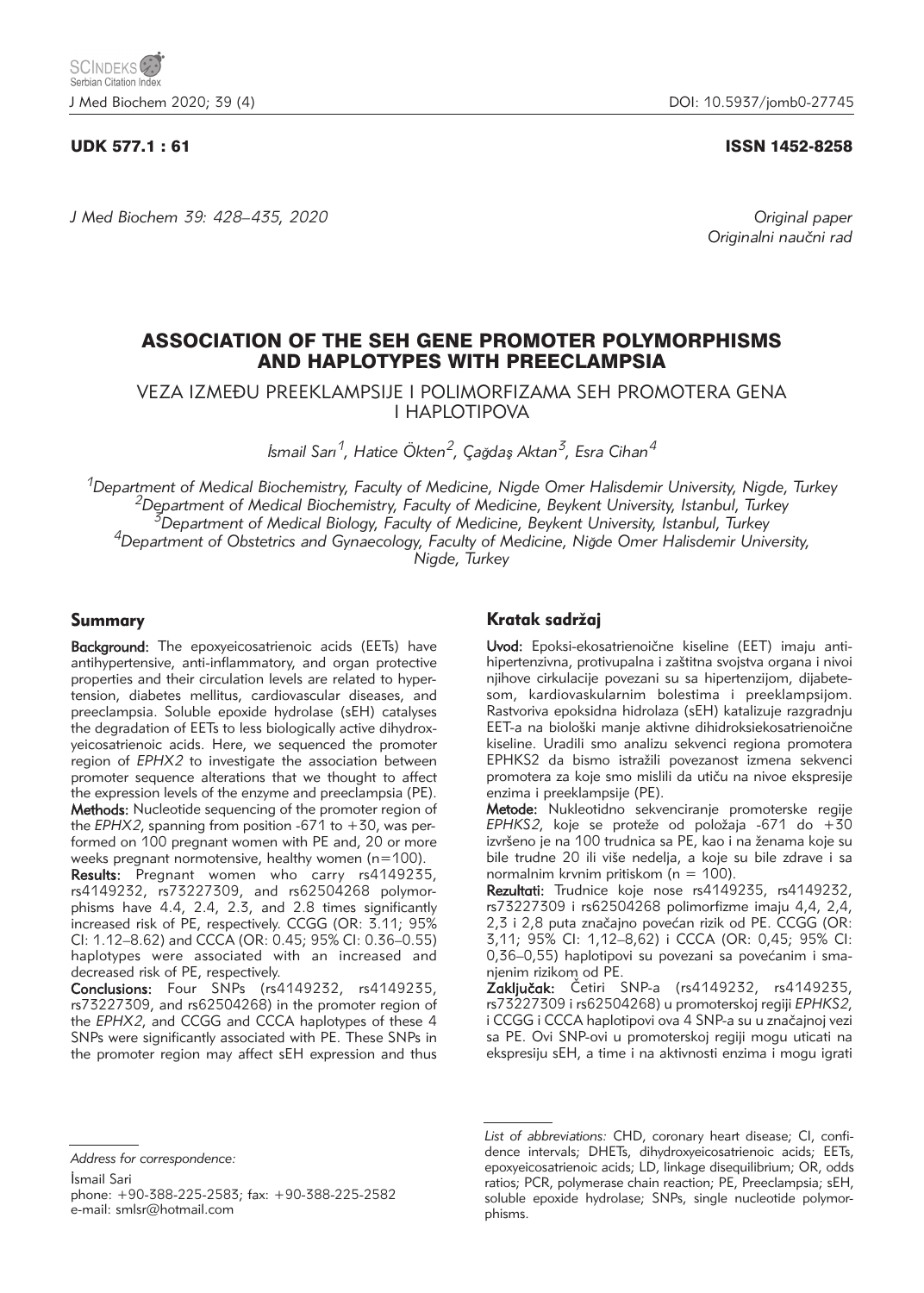enzyme activity and may play a role in PE pathogenesis by causing individual differences in EET levels. However, future studies are needed to confirm our findings and examine the effect of these SNPs on the sEH expression and/or enzyme activity.

Keywords: epoxyeicosatrienoic acids, preeclampsia, soluble epoxide hydrolase, polymorphism, gene promoter

# Introduction

Preeclampsia (PE) is a systemic and complex syndrome characterised by a new onset of hypertension and proteinuria or new onset of hypertension and significant end-organ dysfunction with or without proteinuria after the  $20<sup>th</sup>$  week of pregnancy or sometimes during the postpartum period. PE is a leading cause of maternal and fetal mortality and morbidity and, occurs in about 7.5% of pregnant women (1). Although the aetiology of PE is not entirely understood, placental, maternal, immune, and genetic factors have an essential role in the pathogenesis of this disease (2). There is a consensus among researchers that endothelial dysfunction plays a vital role in the pathogenesis of PE (3, 4). Endothelial dysfunction refers to impairment of the endothelium-dependent relaxation caused by an imbalance between the vasodilators and vasoconstrictors that are necessary mediators in the local control of blood flow (2). Arachidonic acid and its metabolites play an important role in the regulation of vascular tonus. Arachidonic acid is oxidised by the CYP monooxygenase to epoxyeicosatrienoic acids (EETs), vasodilator, natriuretic and anti-inflammatory substances and they act as an endothelial-derived hyperpolarisation factor in the various vascular beds (5, 6). These molecules are metabolised to the correspondent dihydroxyeicosatrienoic acids (DHETs), mostly inactive compounds, by soluble epoxide hydrolase (sEH; EC 3.3.3.2) (6, 8, 9). Previous studies suggested that altered EET levels contribute to the pathophysiology of hypertension (10), coronary heart disease (11), ischemic stroke, and vascular dysfunction (12). CYP monooxygenases and sEH activities and/or expression play a critical role in the control of EET levels. Therefore, genetic polymorphisms that affect the activity or the expression level of these enzymes may be associated with the diseases mentioned above  $(10-13)$ .

It was suggested that inhibition of sEH prevents EET degradation, and enhances their biological activities. Thus, interest has been raised for the use of drugs targeting the sEH for the treatment of myocardial infarction (13), atherosclerosis (14), ischemia (15), inflammation-related pathologies (16) and metabolic syndrome (17), and hypertension (18). Furthermore, it was found that EETs regulate the uterine blood flow in pregnancy, and their levels are reduced in PE and pregnancy-induced hypertension (19–21). Moreover, in our previous work, we deterulogu u patogenezi PE uzrokujući pojedinačne razlike u nivoima EET-a. Međutim, potrebno je sprovesti dodatne studije u budućnosti da se potvrde naša otkrića i da se ispita uticaj ovih SNP-a na sEH ekspresiju i/ili aktivnost enzima.

Ključne reči: epoksi-eikosatrienske kiseline, preeklampsija, rastvoriva epoksidna hidrolaza, polimorfizam, promoter gena

mined that hypomethylation of the *EPHX2* promoter that may cause higher expression of sEH, and K55R polymorphism that gives rise to an increase of the enzyme activity, are associated with significantly increased risk of PE (22). Thus, we consider that individual differences in the promoter region of the gene encoding the sEH enzyme that affects the expression level may play a role in the pathogenesis of PE as well as the promoter hypomethylation and also functional polymorphisms that affect enzyme activity. Although it is clearly known that some of the single nucleotide polymorphisms (SNP) also can cause alterations in gene expression, there is a lack of information about the frequency of the SNPs in the promoter region of the *EPHX2*in PE patients and their association with PE**.** Here we sequenced the *EPHX2* promoter region of the PE patients to investigate the relationship between PE and promoter sequence differences of the gene encoding the sEH.

## Materials and Methods

### *Study population*

One hundred pregnant women with PE and 100 healthy, normotensive, 20 or more weeks pregnant women without chronic hypertension and diabetes were included in the study. PE was diagnosed as the presence of new-onset hypertension (systolic blood pressure  $\geq$  140 mmHg or diastolic blood pressure  $\geq$ 90 mmHg) plus either proteinuria (proteinuria  $\geq 0.3$ grams in a 24-hour urine specimen or protein: creatinine ratio  $\geq$  0.3) or end-organ dysfunction (platelet count < 100,000/microliter, serum creatinine > 0.09 mmol/L or doubling of the serum creatinine, elevated serum transaminases to twice normal concentration) after 20 weeks of pregnancy in a previously normotensive woman (23). The Ethical Committee approved the study of Cumhuriyet University (2015- 05/08). Informed consent was obtained from all subjects.

# *DNA Isolation*

Genomic DNA was extracted from peripheral blood lymphocytes using the Qiagen DNA isolation kit (QIAamp® DNA Mini 250). DNA concentration and purity of isolated DNA samples were measured by MaestroNano Spectrophotometer (Maestrogen, USA).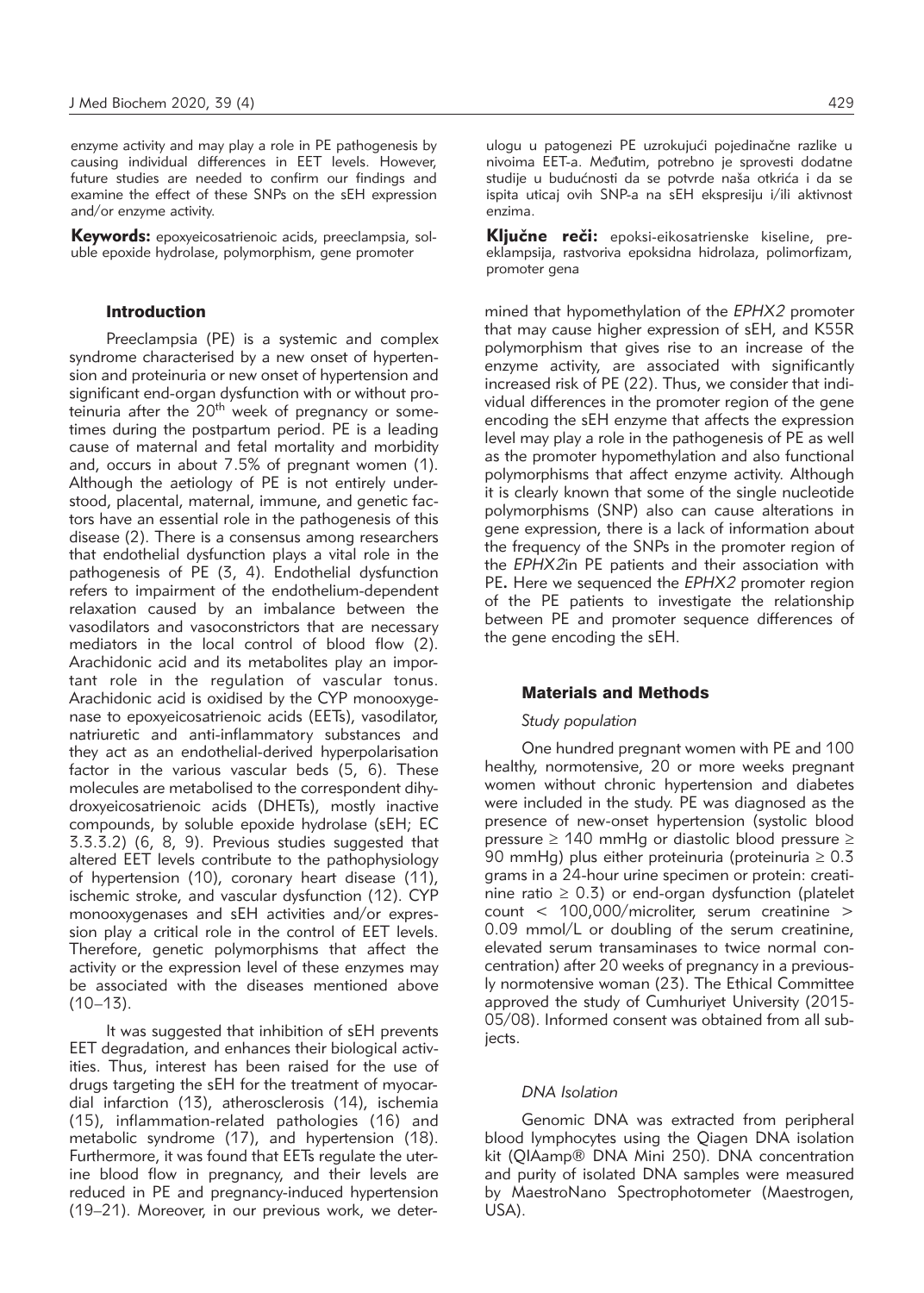# *Sanger sequencing*

For the sequencing of the promoter region of *EPHX2*, we utilised a reference sequence from the eukaryotic promoter database (nt -671 to  $+30$ ) (https://epd.vital-it.ch/index.php). For mutation detection, the promoter region of the *EPHX2*was amplified by polymerase chain reaction (PCR). The primer pairs for PCR were F:5' GAGATTGAAATC-GAAGTATTCTGGG-3', R: R:5' AGCTAACCTGGGA-GATGCG-3'. The PCR products were visualised on a 1% agarose gel and were then extracted from the gel by using the DNA extraction kit GelSV (GeneAll Cat no: 102–150). The purified PCR products were used as templates, and the PCR primers used for amplification were also used as sequencing primers. BigDye terminator (v3.1) cycle sequencing kit and 3130 Genetic Analyser (Applied Biosystems, USA) was used for sequencing and analysis, respectively. FinchTV 1.4.0 (GeospizaInc Seattle, WA) was used for the interpretation of sequencing chromatograms. Data were also analysed with Chromas Lite 2.0 (Technelysium Pty Ltd., Australia) and seqscape v2.6 program (Applied Biosystems), and were compared with the reference sequences. Samples with poor sequencing quality were excluded from the study, and further statistical analyses.

#### *Statistical analysis*

Statistical analyses were performed using the SPSS software (Statistical Package for the Social Sciences, version 15.0, SPSS, Inc., Chicago, IL, USA). Means of age, gravidity, parity, diastolic, and systolic blood pressures were analysed by independent-samples t-test. Genotypes were analysed in study groups by 2 test. As an estimation of the relative risk of the disease, the odds ratio (OR) was calculated based on 95% confidence intervals (CI). *P*-values < 0.05 were considered to be statistically significant. Pairwise linkage disequilibrium (LD), haplotype frequencies and haplotype associations between four SNPs were carried out using Haploview 4.2 software (24).

# **Results**

The demographic features of the study group were shown in *Table I*. No statistically signi cant difference was determined in terms of mean age, gravida, and parity between patients and controls ( $p > 0.05$ ), while the difference between the means of systolic and diastolic blood pressure was statistically signi cant  $(p < 0.05)$ .

 The polymorphic sites within the *EPHX2* promoter that we found an association with PE, were given in *Tables II* and *III*. All of the detected sequence differences in the *EPHX2* promoter were SNPs (Ensemble). As can be seen in *Table II*, genotype disTable I Demographics and some clinical features of the study group.

|                                                             | Patient<br>$(N = 79)$ | Control<br>$(N = 79)$ | p value   |
|-------------------------------------------------------------|-----------------------|-----------------------|-----------|
| Age $(\overline{x} \pm S)$                                  | $29.6 \pm 7.0$        | $28.0 \pm 6.6$        | 0.167     |
| Gravida $(\overline{x} \pm S)$                              | $1.8 \pm 1.1$         | $1.8 \pm 0.8$         | 0.56      |
| Parity $(\overline{x} \pm S)$                               | $1.7 \pm 0.8$         | $1.6 \pm 0.9$         | 0.52      |
| Systolic blood<br>pressure<br>(mmHg; $\overline{x} \pm S$ ) | $160.1 \pm 9.2$       | $110.2 \pm 20.1$      | $0.0001*$ |
| Diastolic blood<br>pressure<br>(mmHg; $x \pm S$ )           | $104.4 \pm 11.2$      | $66.4 \pm 6.8$        | $0.0001*$ |

 $*_{\text{p}}$  < 0.05 confirmed as significant; OR, odds ratio; CI, confidence interval

tribution and allele frequencies of rs62504268, rs72473923, and rs4149235 polymorphisms were significantly different among patients and controls. Although the genotype distribution of rs73227309 was not significantly different in patients and controls*,* its allele frequency was significantly different between the two groups.

Logistic regression analyses showed that rs62504268, rs4149232, rs4149235 and, rs73227309 polymorphisms in the promoter region of *EPHX2* were significantly associated with PE. Moreover, mutant alleles of these four SNPs were significantly associated with increased PE risk (p < 0.05, *Table III*). All genotype and allele frequencies were in Hardy-Weinberg equilibrium in the control group.

Furthermore, we analysed linkage disequilibrium (LD) of the SNPs in the *EPHX2* promoter. According to the linkage disequilibrium analysis, D' values between rs4149232 and rs4149235, rs4149232 and rs73227309, rs73227309 and rs62504268, rs4149235 and rs73227309, rs4149235 and rs62504268, rs73227309 and rs62504268 were 82, 4, 4, 17, 13, and 90%, respectively (*Figure 1A*). In addition, the linkage scores, according to *r <sup>2</sup>* analysis between the mentioned polymorphisms were 64, 0, 0, 2, 1, 75%, respectively (*Figure 1B*).

According to  $D'$  and  $r^2$  values the strongest LD was observed between two SNPs located in the promoter of the *EPHX2*: rs73227309- rs62504268 (D'  $= 0.908$ ;  $r^2 = 0.756$ ) and rs4149232- rs4149235 (D' = 0.82; r2 = 0.645) (*Table IV,* and *Figure 1*).

Lastly, we performed haplotype analysis for the 4 SNPs in the *EPHX2* promoter. Identified haplotypes and their frequencies in patients and controls are shown in *Table V*. According to the haplotype analy-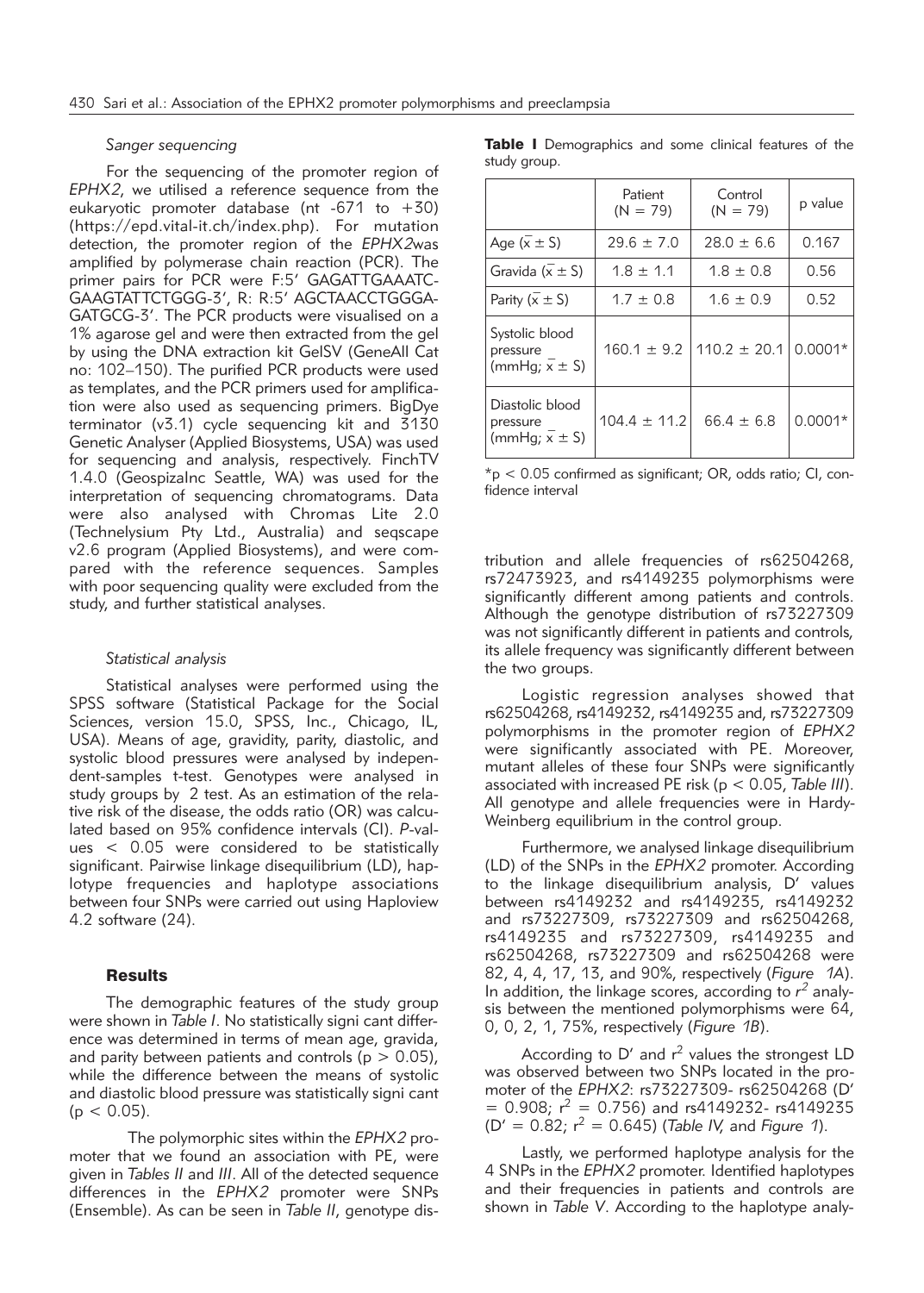|  |  |  |  | <b>Table II</b> Allele and genotype frequencies of SNPs in the EPHX2 promoter region. |  |
|--|--|--|--|---------------------------------------------------------------------------------------|--|
|--|--|--|--|---------------------------------------------------------------------------------------|--|

| rs62504268 (NM 001256482.1:c.460G>A)<br>$\overline{\mathsf{GG}}$<br>56(70.9)<br>69(87.4)<br>20(25.3)<br>9(11.4)<br>$\overline{GA}$<br>$0.035*$<br>3(3.8)<br>AA<br>1(1.2)<br>Allele frequency<br>132(83.5)<br>146 (92.4)<br>G<br>$0.015*$<br>26(16.5)<br>12(7.6)<br>A<br>rs4149232 (NM 001256482.1:c.-687T>C)<br><b>TT</b><br>42(53.2)<br>58(73.4)<br>$\overline{\text{TC}}$<br>36(45.6)<br>21(26.6)<br>$\overline{CC}$<br>1(1.2)<br>0(0)<br>$0.023*$<br>Allele frequency<br>$\overline{\top}$<br>120(75.9)<br>137(86.7)<br>$\overline{\mathsf{C}}$<br>21(13.3)<br>38(24.1)<br>$0.014*$<br>rs4149235 (NM 001256482.1:c.681G>A,C)<br>$\overline{\mathsf{GG}}$<br>39 (49.4)<br>64 (81,0)<br>GC/GA<br>39(49.4)<br>14(17.8)<br>$0.0001*$<br>CC/AA<br>1(1.2)<br>1(1.2)<br>Allele frequency<br>G<br>117(74.1)<br>142 (89.9)<br>C/A<br>16(10.1)<br>$0.0001*$<br>41(25.9)<br>rs73227309 (NM 001256482.1:c.-575G>C)<br>$\overline{\mathsf{GG}}$<br>56(70.8)<br>67 (84.8)<br>$\overline{GC}$<br>10(12.7)<br>19(24.1)<br>$\overline{CC}$<br>4(5.1)<br>0.105<br>2(2.5)<br>Allele frequency<br>G<br>131 (82.9)<br>144 (91.1)<br>$\overline{\mathsf{C}}$<br>27(17.1)<br>14(8.9)<br>$0.030*$ | Polymorphism | Patient (N = 79), n $(\%)$ | Control ( $N = 79$ ), n(%) | p-value |
|------------------------------------------------------------------------------------------------------------------------------------------------------------------------------------------------------------------------------------------------------------------------------------------------------------------------------------------------------------------------------------------------------------------------------------------------------------------------------------------------------------------------------------------------------------------------------------------------------------------------------------------------------------------------------------------------------------------------------------------------------------------------------------------------------------------------------------------------------------------------------------------------------------------------------------------------------------------------------------------------------------------------------------------------------------------------------------------------------------------------------------------------------------------------------|--------------|----------------------------|----------------------------|---------|
|                                                                                                                                                                                                                                                                                                                                                                                                                                                                                                                                                                                                                                                                                                                                                                                                                                                                                                                                                                                                                                                                                                                                                                              |              |                            |                            |         |
|                                                                                                                                                                                                                                                                                                                                                                                                                                                                                                                                                                                                                                                                                                                                                                                                                                                                                                                                                                                                                                                                                                                                                                              |              |                            |                            |         |
|                                                                                                                                                                                                                                                                                                                                                                                                                                                                                                                                                                                                                                                                                                                                                                                                                                                                                                                                                                                                                                                                                                                                                                              |              |                            |                            |         |
|                                                                                                                                                                                                                                                                                                                                                                                                                                                                                                                                                                                                                                                                                                                                                                                                                                                                                                                                                                                                                                                                                                                                                                              |              |                            |                            |         |
|                                                                                                                                                                                                                                                                                                                                                                                                                                                                                                                                                                                                                                                                                                                                                                                                                                                                                                                                                                                                                                                                                                                                                                              |              |                            |                            |         |
|                                                                                                                                                                                                                                                                                                                                                                                                                                                                                                                                                                                                                                                                                                                                                                                                                                                                                                                                                                                                                                                                                                                                                                              |              |                            |                            |         |
|                                                                                                                                                                                                                                                                                                                                                                                                                                                                                                                                                                                                                                                                                                                                                                                                                                                                                                                                                                                                                                                                                                                                                                              |              |                            |                            |         |
|                                                                                                                                                                                                                                                                                                                                                                                                                                                                                                                                                                                                                                                                                                                                                                                                                                                                                                                                                                                                                                                                                                                                                                              |              |                            |                            |         |
|                                                                                                                                                                                                                                                                                                                                                                                                                                                                                                                                                                                                                                                                                                                                                                                                                                                                                                                                                                                                                                                                                                                                                                              |              |                            |                            |         |
|                                                                                                                                                                                                                                                                                                                                                                                                                                                                                                                                                                                                                                                                                                                                                                                                                                                                                                                                                                                                                                                                                                                                                                              |              |                            |                            |         |
|                                                                                                                                                                                                                                                                                                                                                                                                                                                                                                                                                                                                                                                                                                                                                                                                                                                                                                                                                                                                                                                                                                                                                                              |              |                            |                            |         |
|                                                                                                                                                                                                                                                                                                                                                                                                                                                                                                                                                                                                                                                                                                                                                                                                                                                                                                                                                                                                                                                                                                                                                                              |              |                            |                            |         |
|                                                                                                                                                                                                                                                                                                                                                                                                                                                                                                                                                                                                                                                                                                                                                                                                                                                                                                                                                                                                                                                                                                                                                                              |              |                            |                            |         |
|                                                                                                                                                                                                                                                                                                                                                                                                                                                                                                                                                                                                                                                                                                                                                                                                                                                                                                                                                                                                                                                                                                                                                                              |              |                            |                            |         |
|                                                                                                                                                                                                                                                                                                                                                                                                                                                                                                                                                                                                                                                                                                                                                                                                                                                                                                                                                                                                                                                                                                                                                                              |              |                            |                            |         |
|                                                                                                                                                                                                                                                                                                                                                                                                                                                                                                                                                                                                                                                                                                                                                                                                                                                                                                                                                                                                                                                                                                                                                                              |              |                            |                            |         |
|                                                                                                                                                                                                                                                                                                                                                                                                                                                                                                                                                                                                                                                                                                                                                                                                                                                                                                                                                                                                                                                                                                                                                                              |              |                            |                            |         |
|                                                                                                                                                                                                                                                                                                                                                                                                                                                                                                                                                                                                                                                                                                                                                                                                                                                                                                                                                                                                                                                                                                                                                                              |              |                            |                            |         |
|                                                                                                                                                                                                                                                                                                                                                                                                                                                                                                                                                                                                                                                                                                                                                                                                                                                                                                                                                                                                                                                                                                                                                                              |              |                            |                            |         |
|                                                                                                                                                                                                                                                                                                                                                                                                                                                                                                                                                                                                                                                                                                                                                                                                                                                                                                                                                                                                                                                                                                                                                                              |              |                            |                            |         |
|                                                                                                                                                                                                                                                                                                                                                                                                                                                                                                                                                                                                                                                                                                                                                                                                                                                                                                                                                                                                                                                                                                                                                                              |              |                            |                            |         |
|                                                                                                                                                                                                                                                                                                                                                                                                                                                                                                                                                                                                                                                                                                                                                                                                                                                                                                                                                                                                                                                                                                                                                                              |              |                            |                            |         |
|                                                                                                                                                                                                                                                                                                                                                                                                                                                                                                                                                                                                                                                                                                                                                                                                                                                                                                                                                                                                                                                                                                                                                                              |              |                            |                            |         |
|                                                                                                                                                                                                                                                                                                                                                                                                                                                                                                                                                                                                                                                                                                                                                                                                                                                                                                                                                                                                                                                                                                                                                                              |              |                            |                            |         |
|                                                                                                                                                                                                                                                                                                                                                                                                                                                                                                                                                                                                                                                                                                                                                                                                                                                                                                                                                                                                                                                                                                                                                                              |              |                            |                            |         |
|                                                                                                                                                                                                                                                                                                                                                                                                                                                                                                                                                                                                                                                                                                                                                                                                                                                                                                                                                                                                                                                                                                                                                                              |              |                            |                            |         |
|                                                                                                                                                                                                                                                                                                                                                                                                                                                                                                                                                                                                                                                                                                                                                                                                                                                                                                                                                                                                                                                                                                                                                                              |              |                            |                            |         |
|                                                                                                                                                                                                                                                                                                                                                                                                                                                                                                                                                                                                                                                                                                                                                                                                                                                                                                                                                                                                                                                                                                                                                                              |              |                            |                            |         |

Table III Risk estimates for SNPs in the *EPHX2* promoter region.

| Polymorphism                    | Patient ( $N = 79$ )% | Control ( $N = 79$ )% | OR (95% CI)                       |
|---------------------------------|-----------------------|-----------------------|-----------------------------------|
| rs62504268                      |                       |                       |                                   |
| GG                              | 70.9                  | 87.4                  | Reference                         |
| $GA + AA$                       | 29.1                  | 12.6                  | $2.83(1.24 - 6.44)^{*}$           |
| Allele frequency                |                       |                       |                                   |
| G                               | 83.5                  | 92.4                  | Reference                         |
| A                               | 16.5                  | 7.6                   | $2.40(1.16 - 4.94)^{*}$           |
| rs4149232                       |                       |                       |                                   |
| <b>TT</b>                       | 53.2                  | 73.4                  | Reference                         |
| $TC + CC$                       | 46.8                  | 26.6                  | $2.43(1.25 - 4.74)^{*}$           |
| Allele frequency                |                       |                       |                                   |
| T                               | 75.9                  | 86.7                  | Reference                         |
| $\overline{\mathsf{C}}$         | 24.1                  | 13.3                  | $2.07(1.15 - 3.74)$               |
| rs4149235                       |                       |                       |                                   |
| $\overline{\mathsf{GG}}$        | 49.4                  | $\overline{81}$       | Reference                         |
| $GC/GA + CC/AA$                 | 50.6                  | 19                    | $4.38(2.14 - 8.94)^{*}$           |
| Allele frequency                |                       |                       |                                   |
| $\overline{\mathsf{G}}$         | 74.1                  | 89.9                  | Reference                         |
| C/A                             | 25.9                  | 10.1                  | $\overline{3.11 (1.66 - 5.82)^*}$ |
| rs73227309                      |                       |                       |                                   |
| $\overline{\mathsf{GG}}$        | 70.8                  | 84.8                  | Reference                         |
| $GC + CC$                       | 29.2                  | 15.2                  | $2.29(1.05 - 5.02)*$              |
| Allele frequency                |                       |                       |                                   |
| $\overline{\mathsf{G}}$<br>82.9 |                       | 91.1                  | Reference                         |
| $\overline{\mathsf{C}}$         | 17.1                  | 8.9                   | $2.12(1.07 - 4.22)^{*}$           |

 $*_{p}$  < 0.05 confirmed as significant; OR, odds ratio; CI, confidence interval.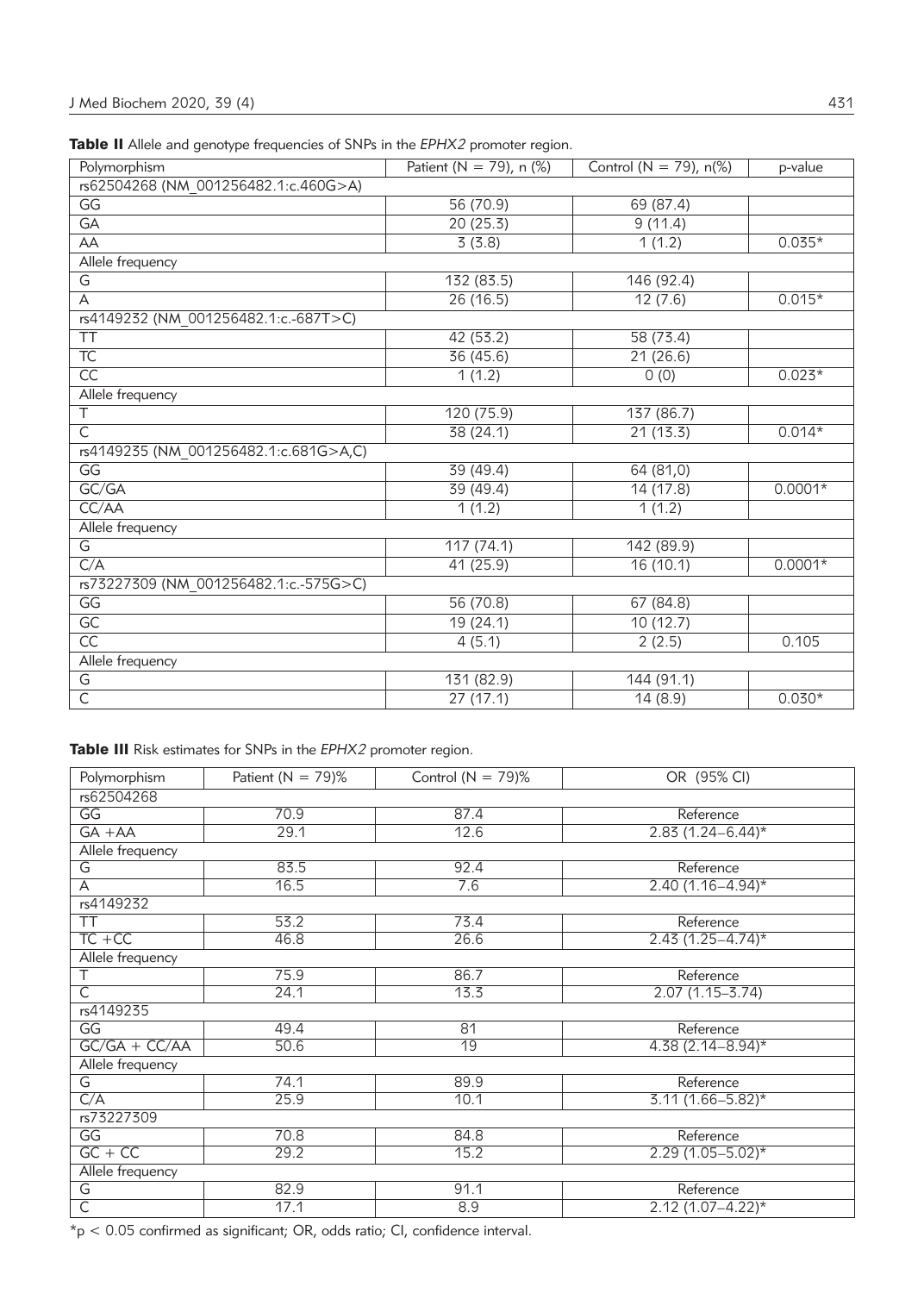

Figure 1 Linkage disequilibrium tests for four SNPs at the *EPHX2* promoter. Linkage disequilibrium coefficients  $(|D'|$  (A) and  $r^2$  (B)) of the four SNPs.

|           |  | <b>Table IV</b> The results of linkage disequilibrium in the EPHX2 |  |
|-----------|--|--------------------------------------------------------------------|--|
| promoter. |  |                                                                    |  |

| L1        | L2                                      | D'   | <b>LOD</b> | $r^2$       | Cllow   | Clhi |
|-----------|-----------------------------------------|------|------------|-------------|---------|------|
| rs4149232 | rs4149235                               | 0.82 |            | 23.63 0.645 | 0.72    | 0.89 |
| rs4149232 | rs7322730910.0421                       |      | 0.05       | 0.001       | $-0.01$ | 0.23 |
| rs4149232 | rs6250426810.046                        |      | 0.05       | 10.0011     | $-0.01$ | 0.24 |
| rs4149235 | rs7322730910.1711                       |      | 0.78       | 0.02        | 0.03    | 0.34 |
| rs4149235 | rs6250426810.1361                       |      | 0.46       | 0.011       | 0.01    | 0.31 |
|           | rs73227309 rs62504268 0.908 28.32 0.756 |      |            |             | 0.8     | 0.97 |

L1 and L2 are the two loci; D' is the value of D prime between the two loci; LOD is the log of the likelihood odds ratio, a measure of confidence in the value of D'; r2 is the correlation coefficient between the two loci; CIlow is 95% confidence lower bound on D'; CIhi is the 95% confidence upper bound on D'.

|  | Haplotypes <sup>1</sup> | <b>SNPs</b> |           |            |            | Frequency |                                  |                  |          | <b>OR</b>                     |
|--|-------------------------|-------------|-----------|------------|------------|-----------|----------------------------------|------------------|----------|-------------------------------|
|  |                         | rs4149232   | rs4149235 | rs73227309 | rs62504268 | Patient   | Control<br>$(N = 79)$ $(N = 79)$ | Chi <sup>2</sup> | p        | (%95 CI)                      |
|  |                         |             | G         | G          | G          | 0.62      | 0.77                             | 8.45             | $0.004*$ | Reference                     |
|  | $\mathcal{P}$           |             |           | G          | G          | 0.19      | 0.07                             | 9.79             |          | $0.002*$ 3.11* (1.12–8.62)    |
|  | 3                       |             | G         |            | A          | 0.10      | 0.06                             | 2.14             | 0.143    | $1.99(0.61 - 6.47)$           |
|  | $\overline{4}$          | $\subset$   | G         | G          | G          | 0.00      | 0.06                             | 8.78             | $0.003*$ | $0.25(0.03-2.20)$             |
|  | 5                       | $\subset$   |           |            | А          | 0.04      | 0.00                             | 7.04             |          | $0.008*$ $ 0.45*$ (0.36-0.55) |
|  |                         |             |           |            |            |           |                                  |                  |          |                               |

Table V Association between *EPHX2* promoter haplotypes and PE.

OR, odds ratio; CI, confidence interval; SNPs, single nucleotide polymorphisms.

sis, haplotype frequencies of TGGG, CCGG, CGGG, and CCCA were significantly different between patients and controls. Univariate analysis showed an association between significantly increased risk of PE and CCGG haplotype, whereas the decreased risk of CCCA haplotype ( $p < 0.05$ ). However, there was no statistically significant association between PE and the other 2 haplotypes ( $p > 0.05$ ).

### **Discussion**

PE is a hypertensive disorder of pregnancy and characterised by hypertension and proteinuria during gestation. Complications of PE affect 5-8% of pregnancies worldwide and are a leading cause of maternal and infant morbidity and mortality. Multiple factors, including immune activation, endothelial dysfunction, and vascular resistance, play a role in the PE pathophysiology (1, 25). However, exact underlying relationships between PE and these multiple factors, and pathophysiology of PE remains unknown.

EETs are hyperpolarising vasodilators having anti-inflammatory properties (26). They contribute to the regulation of uterine blood flow and blood pressure during normal pregnancy and have an important role in the pathogenesis of pregnancy-induced hypertension (20, 21). It has been shown that plasma EET levels were decreased in PE patients, and it was suggested that they might have crucial effects on systemic and fetoplacental hemodynamics during normal and preeclamptic gestation (19, 27).

Arachidonic acid is oxidised by the CYP monooxygenase to EETs, and sEH rapidly hydrolyses these molecules to the corresponding DHETs, which are far less biologically active than EETs (28). Thus, alterations in sEH and/or CYP enzyme activities that reduce circulating EET levels may be associated with PE. Many studies showed altered sEH and/or CYP activities in patients with PE and also preeclamptic animal models (19, 29, 30).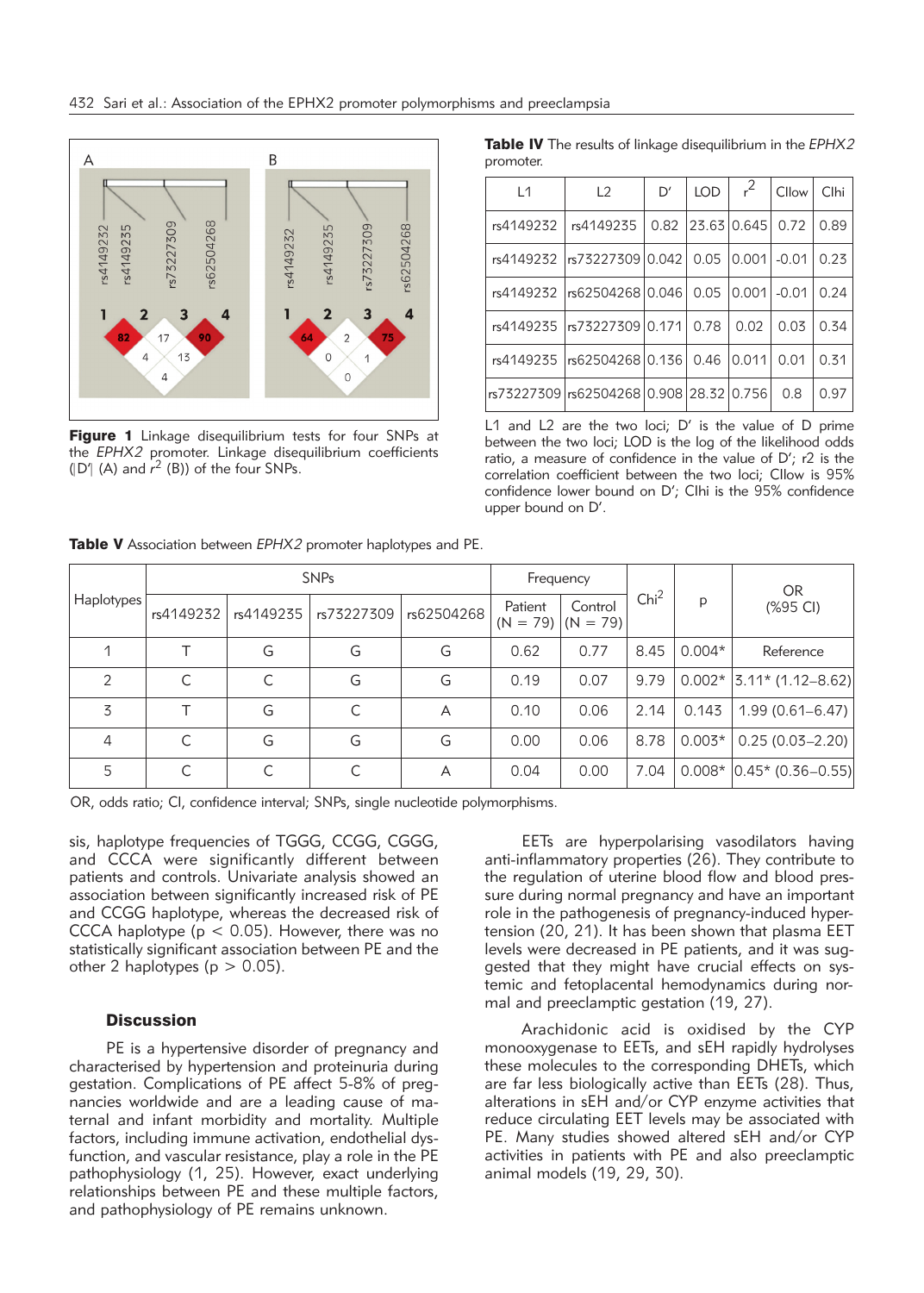It has been found that some genetic variations in the *EPHX2* cause individual differences in sEH activity (31, 32). Two common SNPs that result in an increase (K55R) or decrease (R287Q) in sEH activity are associated with hypertension (12), CHD (11, 12), and ischemic stroke (12). Besides*,* several studies demonstrated that sEH expression levels have an effect on blood pressure by altering the EET levels (33, 34). Because PE and CHD share many risk factors and pathophysiological features and promoter methylation, that has been shown to affect *EPHX2* expression (35), we hypothesised and investigated for the first time in our previous study that K55R polymorphism and promoter methylation levels in *EPHX2* may be associated with PE. Hence, we concluded that the increase of sEH expression or activity caused by hypomethylation of the *EPHX2* promoter and functional polymorphisms such as K55R respectively were associated with a significantly increased risk of PE (22). These findings led us to investigate the association between PE and promoter sequence variations that may influence the expression level of the sEH gene. As far as we know, this is the first study to evaluate the relation between *EPHX2* promoter sequence and PE.

Here, we found four SNPs in the promoter region of the *EPHX2* (rs62504268, rs4149232, rs4149235, and rs73227309) that were significantly associated with PE ( $p < 0.05$ ). Our results demonstrated that pregnant women who carry heterozygous and homozygous polymorphic genotype of the SNPs rs62504268 (GA+AA), rs4149232 (TC+CC), rs4149235 (GC/GA+CC/AA) and rs73227309 (GC+CC) have 2.83, 2.43, 4.38, and 2.29 times increased risk of PE, respectively. Besides, we found a significant linkage disequilibrium between  $rs\bar{7}3227309$  and  $rs\bar{6}2504268$  (D' = 0.908;  $r^2$  = 0.756), and rs4149232 and rs4149235 ( $D' = 0.82$ ) r 2 = 0.645) (*Table IV*, and *Figure 1*). Furthermore, in the present study, we successfully established haplotypes for the *EPHX2* from the different combinations of the four SNPs. The haplotype CCGG was associated with increased risk for PE (OR: 3.11; 95% CI: 1.12–8.62) whereas the CCCA haplotype was decreased the risk for the disease (OR: 0.45; 95% CI: (0.36–0.55). Our results suggest that these polymorphisms in the promoter region of the *EPHX2* could be an important risk factor for the development of PE. These remarkable ORs indicate that these variant genotypes in the promoter of *EPHX2* may alter the sEH gene expression. We can say individuals carrying these 4 SNPs and/or haplotype CCGG may have increased sEH and therefore decreased EET levels in the circulation. Increased sEH expression results in an increase in the sEH activity and reduction of the anti-

hypertensive, vasodilator, and anti-inflammatory properties of the EET molecules. EETs are important molecules in the pregnancy. Zhou et al. showed that EET synthesis in the kidney is elevated during pregnancy, and downregulation of renal epoxygenase activity by a selective epoxygenase inhibitor causes hypertension in pregnant rats. They reported that EETs may contribute to the control of blood pressure during pregnancy (20). Catella et al. (21) showed that patients with pregnancy-induced hypertension excreted higher levels of the11,12-DHET and 14,15- DHET than healthy pregnant women, indicating increased EET catabolism in these patients. Consistent with these studies, our previous study also revealed higher 11,12-DHET levels, a representative metabolite of sEH-mediated metabolism of EET, in PE patients compared to the normotensive pregnant women (36). Our current ndings suggest that these four polymorphisms in the promoter region of the *EPHX2* may lead to a change in the levels of EETs in the circulation of PE patients via affecting the gene expression. Taken all together, one can conclude that reduced EET levels as a result of increased sEH expression or activity may contribute to the increased blood pressure in PE patients. Thus, using of sEH inhibitors may have a therapeutic benefit, especially in PE women who carry polymorphic genotype of the SNPs rs62504268, rs4149232, rs4149235, rs73227309, and also K55R polymorphism.

In conclusion, rs62504268, rs4149232, rs4149235, and rs73227309 polymorphisms in the promoter region of *EPHX2,* and CCGG and CCCA haplotypes were associated with PE. These SNPs may play a role in the pathogenesis of PE by reducing the anti-inflammatory, antihypertensive and vasodilator properties of the EETs via affecting the gene expression. The CCGG haplotype appears to cause an increased risk for PE while the CCCA haplotype may be protective against PE in the Turkish population. However, additional studies are required to support our findings in larger size populations and mechanism-based studies to clarify the effect of these SNPs on the enzyme activity and/or expression levels.

*Acknowledgements*. We are thankful to all the study participants for their contribution. This work was supported by the Scientific Research Project Fund of Sivas Cumhuriyet University under project number T-658.

#### Conflict of interest statement

All the authors declare that they have no conflict of interest in this work.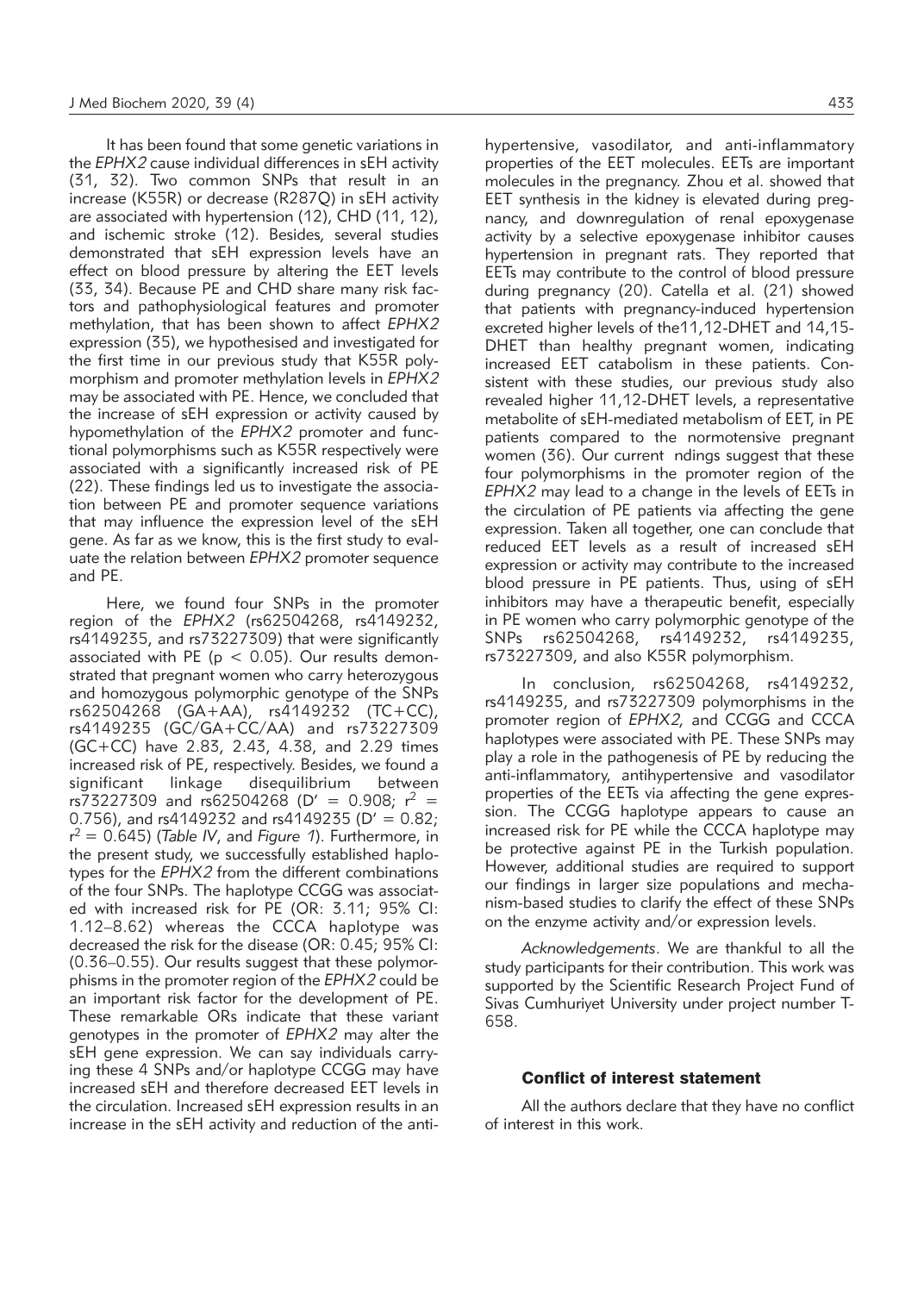### **References**

- 1. August P, Sibai BM. Preeclampsia: clinical features and diagnosis. UpToDate 2019.
- 2. Wang A, Rana S, Karumanchi SA. Preeclampsia: the role of angiogenic factors in its pathogenesis. Physiology 2009; 24(3): 147–58.
- 3. Giachini FR, Galaviz-Hernandez C, Damiano AE, et al. Vascular Dysfunction in Mother and Offspring During Preeclampsia: Contributions from Latin-American Countries. Current hypertension reports 2017; 19(10): 83.
- 4. Morgan T, Ward K. New insights into the genetics of preeclampsia. Semin Perinatol 1999; 23: 14–23.
- 5. Rajendran P, Rengarajan T, Thangavel J, et al. The vascular endothelium and human diseases. International journal of biological sciences 2013; 9(10): 1057.
- 6. Node K, Huo Y, Ruan X, et al. Anti-inflammatory properties of cytochrome P450 epoxygenase- derived eicosanoids. Science 1999; 285: 1276–9.
- 7. Fisslthaler B, Popp R, Kiss L, et al. Cytochrome P450 2C is an EDHF synthase in coronary arteries. Nature 1999; 401: 493–7.
- 8. Fava C, Ricci M, Melander O, et al. Hypertension, cardiovascular risk and polymorphisms in genes controlling the cytochrome P450 pathway of arachidonic acid: A sexspecific relation? Prostaglandins Other Lipid Mediat 2012; 98 (3–4): 75–85.
- 9. Zheng X, Zinkevich NS, Gebremedhin D, et al. Arachidonic Acid-Induced Dilation in Human Coronary Arterioles: Convergence of Signaling Mechanisms on Endothelial TRPV4-Mediated  $\check{Ca}^{2+}$  Entry. J Am Heart Assoc 2013; 2(3): e000080.
- 10. Liu X, Wu J, Liu H, et al. Disturbed ratio of renal 20- HETE/EETs is involved in androgen-induced hypertension in cytochrome P450 4F2 transgenic mice. Gene 2012; 505 (2): 352–9.
- 11. Lee CR, North KE, Bray MS, et al. Genetic variation in soluble epoxide hydrolase (ephx2) and risk of coronary heart disease: the atherosclerosis risk in communities (aric) study. Hum Mol Genet 2006; 15: 1640–9.
- 12. Fava C, Montagnana M, Danese E, et al. Homozygosity for the EPHX2 K55R polymorphism increases the longterm risk of ischemic stroke in men: a study in Swedes. Pharmacogenet Genomics 2010; 20(2): 94–103.
- 13. Kompa AR, Wang BH, Xu G, et al. Soluble epoxide hydrolase inhibition exerts beneficial anti-remodeling actions post-myocardial infarction. Int J Cardiol 2013; 167: 210–9.
- 14. Li D, Liu Y, Zhang X, et al. Inhibition of soluble epoxide hydrolase alleviated atherosclerosis by reducing monocyte infiltration in Ldlr(-/-) mice. J Mol Cell Cardiol 2016; 98: 128–37.
- 15. Tu R, Armstrong J, Lee KSS, et al. Soluble epoxide hydrolase inhibition decreases reperfusion injury after focal cerebral ischemia. Scientific Reports 2018; 8(1): 5279.
- 16. Inceoglu B, Bettaieb A, Trindade da Silva CA, et al. Endoplasmic reticulum stress in the peripheral nervous system is a significant driver of neuropathic pain. Proc Natl Acad Sci 2015; 112: 9082–7.
- 17. Iyer A, Kauter K, Alam MA, et al. Pharmacological inhibition of soluble epoxide hydrolase ameliorates dietinduced metabolic syndrome in rats. Exp Diabetes Res 2012; 758614.
- 18. Nakadera Y, Kunita K, Serizawa T, et al. Effect of Novel Soluble Epoxide Hydrolase Inhibitor Against to Pulmonary Arterial Hypertensive Rats. Journal of Cardiac Failure 2016; 22(9): S198.
- 19. Santos JM, Park JA, Joiakim A, et al. The role of soluble epoxide hydrolase in preeclampsia. Medical Hypotheses 2017; 108: 81–85.
- 20. Zhou Y, Chang HH, Du J, et al. Renal epoxyeicosatrienoic acid synthesis during pregnancy. AJP – Renal (2005); 288: 221–6.
- 21. Catella F, Lawson JA, Fitzgerald DJ, et al. Endogenous biosynthesis of arachidonic acid epoxides in humans: increased formation in pregnancy-induced hypertension. Proc Natl Acad Sci 1990; 87: 5893–7.
- 22. Sari I, Pinarbasi H, Pinarbasi E, et al. Association between the soluble epoxide hydrolase gene and preeclampsia. Hypertension in Pregnancy 2017; 36(4): 315–25.
- 23. American College of Obstetricians and Gynecologists. Report of the American College of Obstetricians and Gynecologists' Task Force on Hypertension in Pregnancy. Obstet Gynecol 2013; 122 (5): 1122–31.
- 24. Barrett JC, Fry B, Maller J, Daly MJ. Haploview: analysis and visualisation of LD and haplotype maps. Bioinformatics 2005; 21(2): 263–5.
- 25. LaMarca B, Cornelius DC, Harmon AC, et al. Identifying immune mechanisms mediating the hypertension during preeclampsia. American Journal of Physiology-Regulatory, Integrative and Comparative Physiology 2016; 311(1): R1–R9.
- 26. Tacconelli S, Patrignani P. Inside epoxyeicosatrienoic acids and cardiovascular disease. Frontiers in Pharmacology 2014; 5: 239.
- 27. Jiang H, McGiff JC, Fava C, et al. Maternal and feta lepoxyeicosatrienoic acids in normotensive and preeclamptic pregnancies. Am J Hypertens 2013; 26 (2): 271–8.
- 28. Dai M, Wu L, Tu L, et al. The Immune-metabolic Regulatory Roles of Epoxyeicosatrienoic Acids on Macrophages Phenotypic Plasticity in Obesity-related Insulin Resistance. Prostaglandins & other lipid mediators 2018; 139: 36–40.
- 29. Plenty NL, Faulkner JL, Cotton J, et al. Arachidonic acid metabolites of CYP4A and CYP4F are altered in women with preeclampsia. Prostaglandins & other lipid mediators 2018; 136: 15–22.
- 30. Herse F, LaMarca B, Hubel CA, et al. Cytochrome P450 subfamily 2J polypeptide 2 expression and circulating epoxyeicosatrienoic metabolites in preeclampsia. Circulation 2012; 126(25): 2990–9.
- 31. Decker M, Arand M, Cronin A. Mammalian epoxide hydrolases in xenobiyotic metabolism and signalling. Arch Toxicol 2009; 83: 297–318.